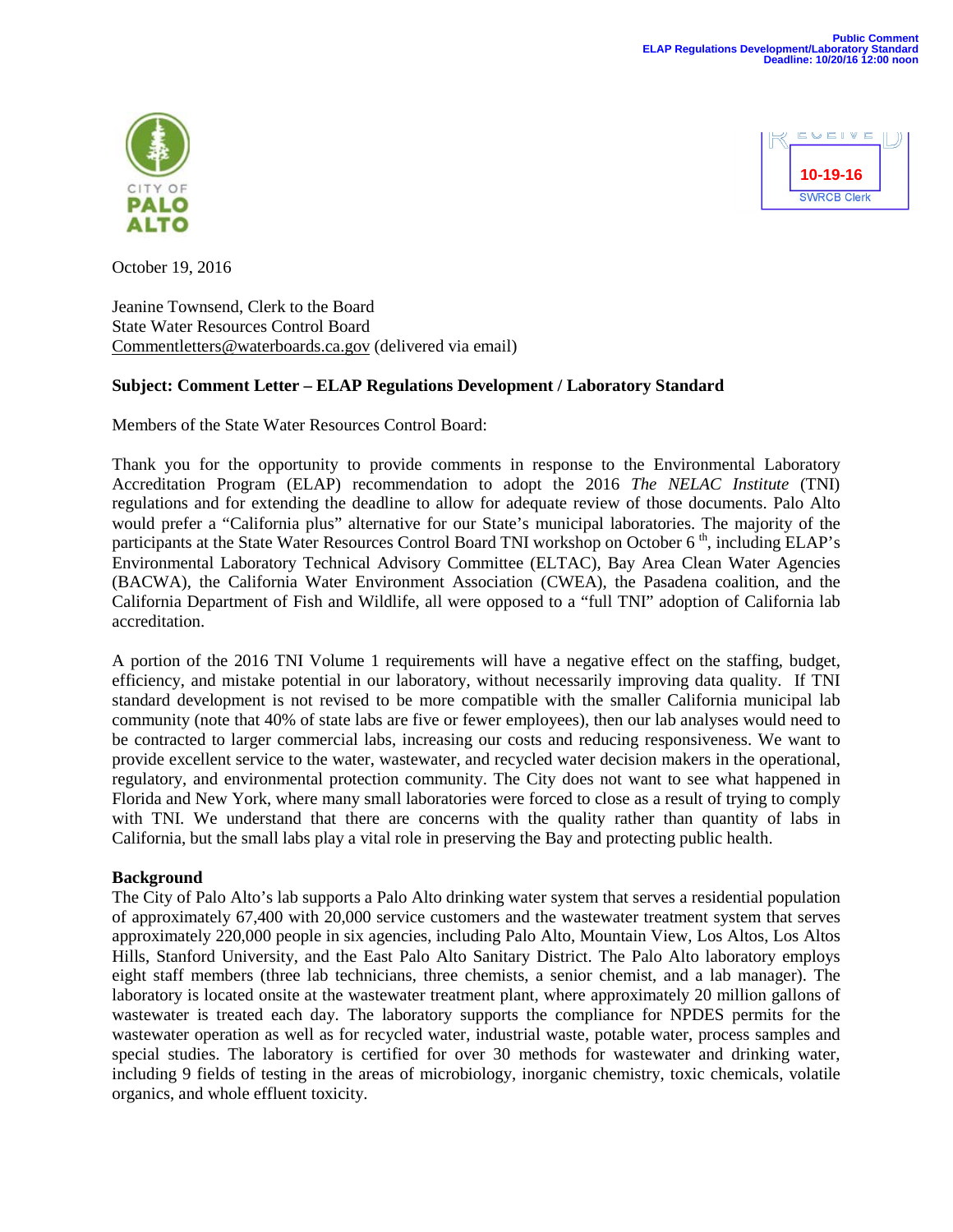### **Overview of Concerns**

The City of Palo Alto has five main concerns; (1) increased cost for ratepayers to implement the changes with little added benefit, (2) increased documentation that is not likely to improve data quality, (3) the need to send out samples to contract commercial laboratories to address the increased documentation requirements and costs of the proposed changes, (4) burdens on existing resources and already busy staff to implement the proposed changes with efficiency loss and increased mistakes by analysts and reviewers due to changing workloads; and (5) the lost opportunity to evaluate alternative state accreditation standards (e.g., Virginia, Texas, and Oregon).

### **Concern over Cost**

The TNI requirements will increase lab costs, especially for the implementation and sustainability required by the program. Additional staff must be considered to accommodate this increased work load, but Palo Alto has no intentions of adding staff. The city will more than likely experience cuts to their existing potable water and wastewater programs in order to handle the implementation and ongoing costs. The California ELAP program has already increased their fees by approximately 25% annually to account for budget shortfalls, auditor training, and other related services bought about by the possibility of implementing TNI. At the October 6, 2016 workshop, the Water Board asked us to provide specific suggestions where regulations should be revised; those suggestions will be provided in the upcoming months. We request a reduction in the frequency for proficiency testing certified samples for water pollution (i.e., WP for wastewater treatment) and water supply (i.e., WS for drinking water). The extra WP/WS requirement adds no value to the overall data quality, a statement mentioned in ELAP's Expert Review Panel report, dated October 2015, that recommended ELAP do a better job evaluating the current once per year proficiency testing results instead of increasing proficiency testing frequency to twice per year (as required by TNI). We understand that increasing costs for the implementation, training, and staff time is not something that is going to deter the implementation of this program, but we do worry that the additional cost to our ratepayers will bring about no real benefit to the data quality that already exists.

### **Concern over Level of Documentation and Data Quality**

Lab documentation increases substantially with TNI 2016, which will not only decrease lab efficiency on bench work but will also burden staff reviewing and updating the material. The current lab documentation is adequate to ensure legally and defensible data; therefore the increased documentation is burdensome and requires increased staff to handle the workload, without dramatically improving data quality. Our current standard operating procedure (SOP) book contains 40 procedures totaling approximately 140 pages. TNI Module 2 Section 4.2.8.5 requires that 23 sections be included in each of these individual SOPs where applicable and that SOPs be prepared for all phases of current laboratory activities. Documenting all activities in the lab in this manner is going to be both cumbersome and a drain on staff resources, especially for smaller labs that do not always encounter the same issues as larger ones. For example, creating an SOP for document control in a commercial lab would be much more crucial than for a smaller one, seeing that there are less people to review and handle paperwork. SOPs may be helpful, but they become counterproductive as they get longer and longer with redundant references to provisions already covered in prescribed standard methods. Another example of excessive documentation is evident in the quality assurance (QA) manual template for TNI (115 pages). The QA template has areas that are typically duplicative of an individual municipality's existing policies and procedures. Some of those chapters that could be deleted, including Section 4.2 *Conflict of Interest and Undue Pressure*, Section 7 *Review of Requests, Tenders and Contracts,* and Section 10 *Service to The Client.*

### **Concern over Greater Use of Contract Laboratories**

A long and extensive implementation with ongoing follow-up will change our lab operation. TNI may lead to lab closures (e.g., as occurred in New York and Florida). Without staff additions, some analyses would be contracted out to commercial labs or reduced in frequency when lab staff reach the limits of